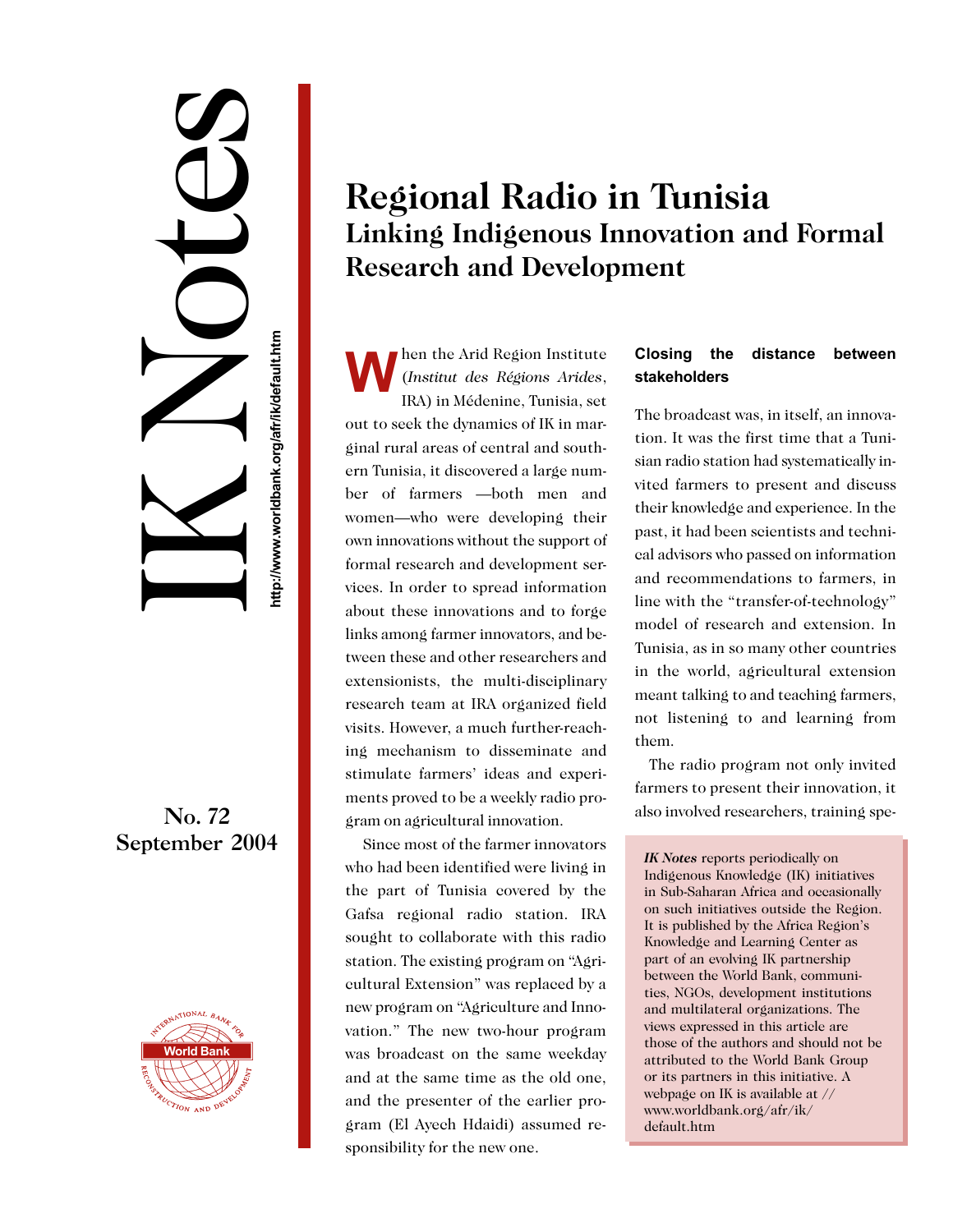cialists and development agents in debates about these innovations. Sometimes these stakeholders in development sat together in the studio; sometimes they phoned in. This meant that innovators did not need to travel long distances to the radio station to share their ideas with others. Innovative farmers and other listeners with telephones could take part in the debate from anywhere in the region.

To stimulate the participation of as many listeners as possible, the "Agriculture and Innovation" program was announced in the weekly bulletin of the National Union of Agriculture and Fisheries. IRA also made sure that all regional Departments of Agriculture in central and southern Tunisia were informed about the topics of upcoming broadcasts, and invited staff to take part.

Farmers from the region (about 85 percent men and 15 percent female) presented a wide range of innovations, including economizing on water use in rainfed crop production, managing soil fertility, fruit-tree husbandry (grafting fruit trees on to the roots of a shrub that indicates good soil fertility and soil humidity) and various innovations related to small ruminants and bee keeping.

To encourage listeners to follow the program closely, a system of prizes was introduced. Once every two weeks, a prize of 50 Tunisian dinars (about US\$35) was awarded to a listener who had responded by post to a question posed during the program about the innovators and innovations. Not only IRA but also the agricultural cooperative in Gabès provided prizes. Listeners were also invited to report on new innovations. This proved to be a good way to identify additional innovative farmers, both men and women.

### **Letters from listeners**

After each weekly broadcast, Radio Gafsa received 20–30 letters from listeners, mostly from rural areas and by far the majority from women. In the case of older, illiterate women, the letters were written for them by their school-going children or by younger women in the village. Some listeners wrote to offer information about their own innovations, and many requested an opportunity to present them on the radio. Innovations identified in this way included techniques for planting cactus and fig trees, local remedies for diseases of

### **Box 1: A woman's innovation—Incubating chicken eggs in cattle dung**

Ms. Mbirika Chokri, a 70-year-old woman living in Sidi Aich (Gafsa), practices rainfed farming and specializes in poultry. On her own initiative, she developed a way of incubating chicken eggs in cattle dung. She puts the eggs with some straw in plastic bags to preserve some humidity. Each bag contains 16–20 eggs. She puts the bags in small holes dug in the manure, covers them with a piece of cardboard to protect them against damage, and covers the cardboard with a thin layer of manure. Each day, she opens the bags to check the temperature of the eggs and to turn and aerate them. From day 20, the eggs start to hatch. She puts the chicks into a box to protect them from the cold and feeds them couscous, vegetables, and bread.

Mbirika started this innovation in 1995 when one of her hens, whose eggs were about to hatch, suddenly died. She tried to save the chicks by putting the eggs into a pile of dry cattle dung. After some days, the chicks indeed hatched. Delighted at this success, she continued to use manure to hatch eggs and tried out different ways to improve the technique. She is now an expert who produces numerous chicks in this way. She had not been very open in sharing her new knowledge with her neighbors, but she proudly accepted IRA's request to present her innovation in the "Agriculture and Innovation" program on Radio Gafsa and later also on television.

Since then, Mbririka has been invited several times to Tunis to present her innovation at agricultural fairs and meetings, and has received several awards.

fowl and small ruminants, and managing rainfed vineyards to produce table wine. Some listeners asked for more details about specific innovations they wanted to try out for themselves. Some described how they had already tried out innovations presented on the radio. These included hatching chicken eggs in piles of dry manure (see Box 1), grafting prunes and peaches on jujubier (*Zizyphus lotus*), planting olive trees on cactus paddles, and drip irrigation using plastic bottles.

Many of the letters offered congratulations and encouragement to the presenters to continue the radio program. Some listeners even suggested starting a parallel television program to show the best innovations.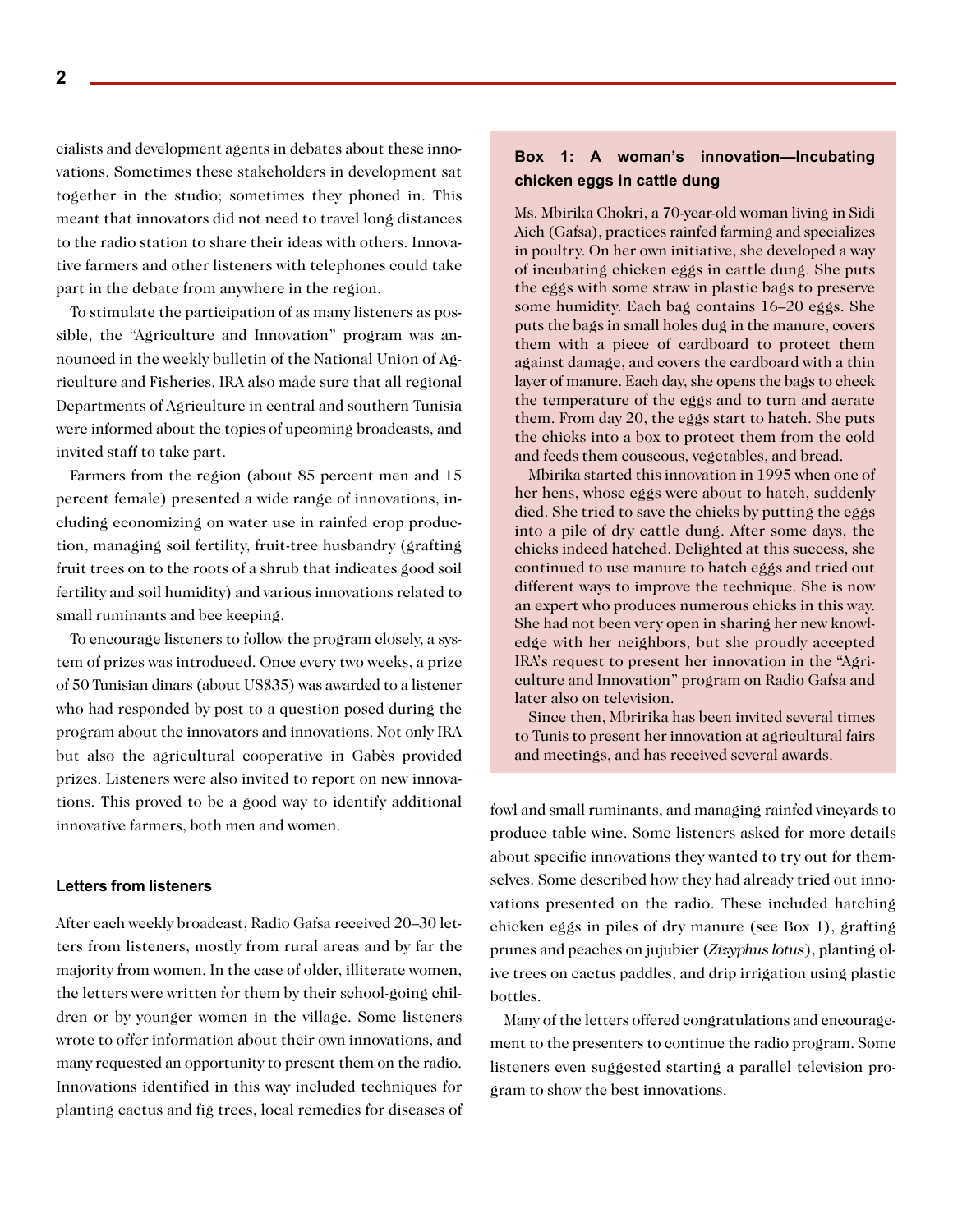### **Impact of radio on extension**

A socio-economist in IRA (Noureddine Nasr) evaluated the impact of the radio program on "Agriculture and Innovation." He analyzed the listeners' letters for content and visited the men and women who had presented their innovations on the radio in order to find out whether they had continued to develop their innovations and whether other farmers or extensionists had visited them. He visited listeners who had received prizes. He interviewed farmers in villages along the Gabès-Gafsa and Gafsa-Maknassy-Mazouna roads in places where farmers frequently meet, such as in shops, at reforestation sites, and in the local offices of the extension service. This evaluation revealed that the radio program had four major areas of impact.

• **Providing an incentive to continue innovating.** For most of the men and women farmers who had presented their innovations on Radio Gafsa, this experience had been an important social incentive. After the broadcast, several innovators continued to develop their innovations or started to develop new ones (see Box 2).

• **Encouraging visits to innovators.** After they had spoken on the radio, most innovators were visited by other farmers and experts. During his presentation, one innovator who distils cosmetic plants asked other farmers listening in if they would like to grow these plants on a contract basis. A few days later, a group of farmers visited him. This visit was organized by the team of the Presidential Pilot Project on Agricultural Extension based in Gafsa, which records all broadcasts of "Agriculture and Innovation" for use in its extension workshops. A few months later, when the farmer was interviewed on radio again, he reported that he had already signed production contracts with 20 farmers. The Director of the Gafsa Regional Department of Agriculture visited four of the innovators, including one woman. These visits were incentives to both the innovators and the extensionists, and indicated the development of new relationships between farmers, development workers, scientists, and policymakers.

• **Stimulating adoption and adaptation by listeners.** Analysis of the survey results and of the letters to the radio station showed that several listeners had adopted and, in many cases, adapted the innovations presented on the radio. For example, it was found that more than 50 men and women farmers had tried out the bottle method of drip irrigation

### **Box 2: Farmers stimulated to continue innovating**

Mr Béchir Nasri, an innovator in Médenine Region, invented a new system for pumping water from cisterns and a new technique for conserving wax honeycombs in beehives. He then developed a simple mechanical system to control the timing and amount of water used in localized irrigation, and a technique to filter sediment from runoff water in order to avoid deposition in cisterns. Together with the IRA research team, he further developed his water-pumping and irrigation systems.

Mr Khlifa Dadi, an innovator in Mareth Region, developed new techniques of localized irrigation in order to economize the use of water. These were adaptations of an innovation he saw during a visit to another innovator featured on the radio.

Ms Naziha El-Fahem increased her production efforts after she was interviewed on the radio about her innovations in poultry-keeping. She began to supply chicks to other women who had started raising poultry, taking advantage of a women's micro-credit scheme developed by a project in Mazouna as a result of Naziha's radio presentation.

developed by Rgaya Zammouri, an elderly woman from Zammour village who had presented this on Radio Gafsa and on national television. Five women were found to be using cattle dung to hatch chicken eggs, as had been described on radio by Ms. Mbirika Chokri (see Box 1).

• **Changing attitudes in research and extension.** The broadcasts also started to influence the attitudes of scientists and development agents. When the research team first started to seek local innovations as stimuli for rural development, this approach was strongly criticized by the majority of conventional research and extension staff, and some individuals even openly ridiculed it. After the first innovators had been identified and particularly after the program "Agriculture and Innovation" started, even some of the more skeptical staff members began to show an interest in this new approach to research and development building on the dynamics of indigenous knowledge (IK).

### **Mass media and innovation**

The costs of the first year of broadcast on local innovation (5000 Tunisian dinars or about US\$ 3,600) were covered out